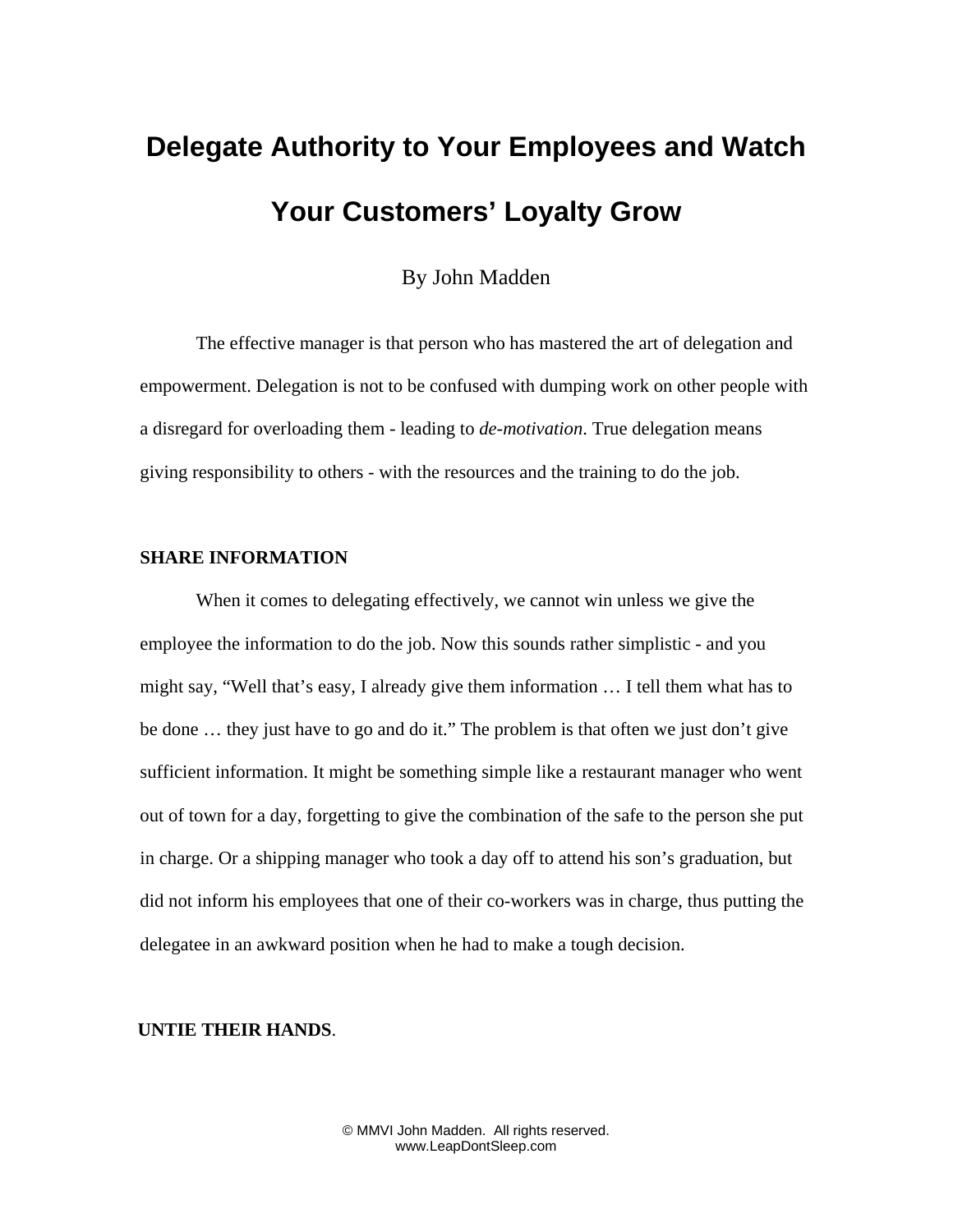Often the information that's not given is what is most needed. For instance, what does the person do if a problem occurs? What level of flexibility are you giving them?

I was conducting a seminar for about a hundred people in Springfield, Missouri. At lunchtime I went along with some of the attendees to the restaurant where a buffet was laid out. I said to the lady host who appeared to be in charge that I would just take a plate of food from the buffet, pay for it, and take it to eat back in the conference room so I could relax and rest my voice. The hostess said, "You can't take the buffet out of the restaurant". I asked why not. She said, "It's policy." After explaining to her that I was conducting a seminar for most of the people now in her dining room, she reluctantly allowed me to take the meal out of the restaurant.

This is a classic example of where we assign responsibility to another, and then we tie their hands by not allowing them to make decisions. We can all learn a lesson from the famous Nordstrom's stores policy where it says, "Rule # 1: Use your good judgment in all situations. There will be no additional rules."

Have a checklist for occasions when you're going to delegate to someone, especially for the first time. Apart from the more obvious tasks that have to be accomplished, list some things that could happen that require decision-making by this person. Show them how they should be handled, and what flexibility they have in applying the rules.

## **HAVE FAITH IN THEIR POTENTIAL**